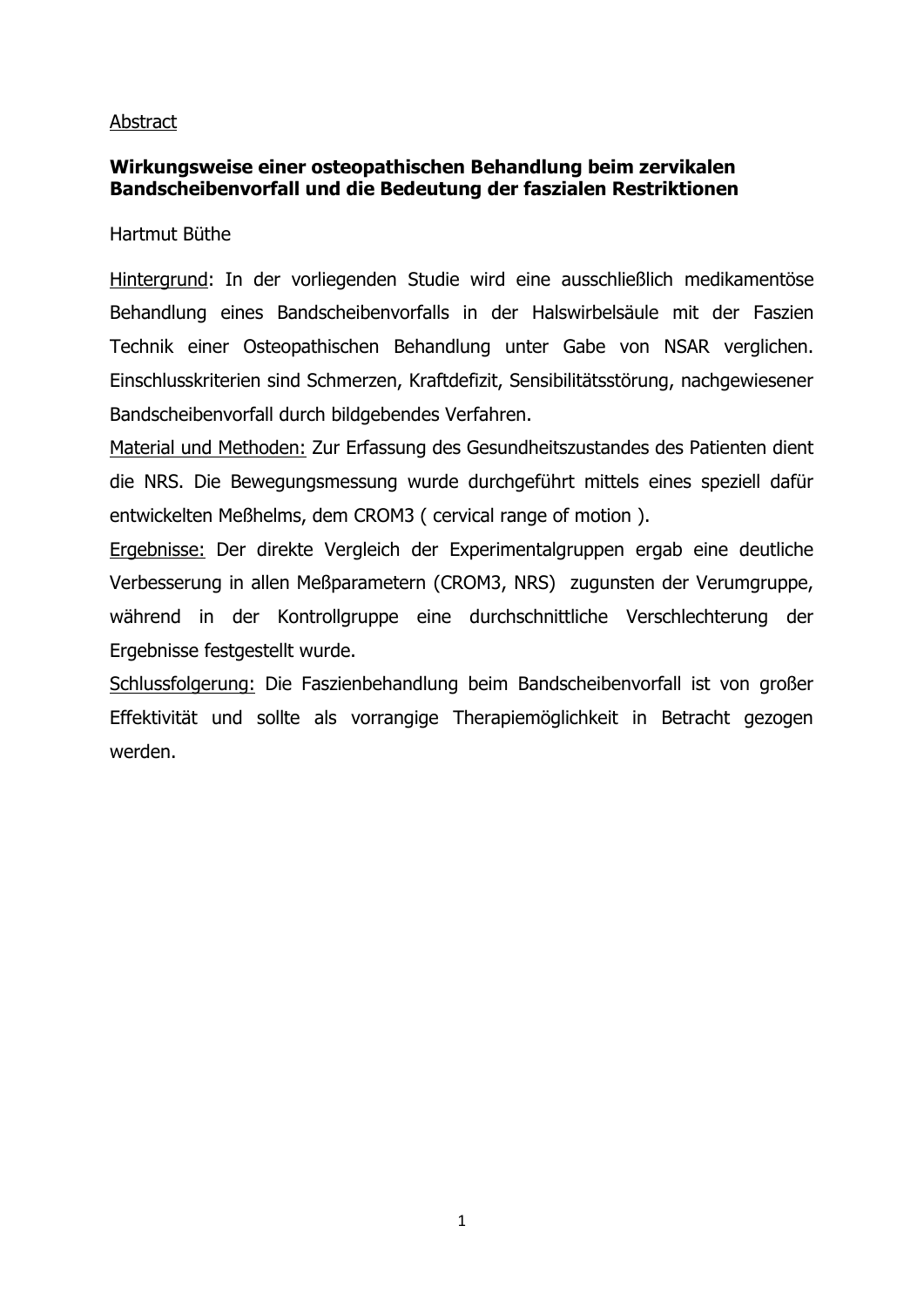#### Abstract

# **Effectiveness of osteopathic treatment by cervical herniated disk and its relevance in fascial restrictions**

Hartmut Büthe

Background: In the present study, only one drug treatment of a herniated disc in the cervical spine with the fascial technique of osteopathic treatment is compared with administration of NSAIDs. Inclusion criteria are pain, strength deficit, sensory disturbance, proven disc herniation by imaging technique.

Materials and Methods: To measure the health status of the patients used the NRS. The motion measurement was performed using a specially developed measuring helmet, the CROM3 (cervical range of motion).

Results: The direct comparison of the experimental groups showed a significant improvement in all measured parameters (CROM3, NRS) in favor of the verum group, whereas in the control group a continuous deterioration of results was found.

Conclusion: The fascia treatment for herniated disc is very effective and should be considered as a primary treatment option.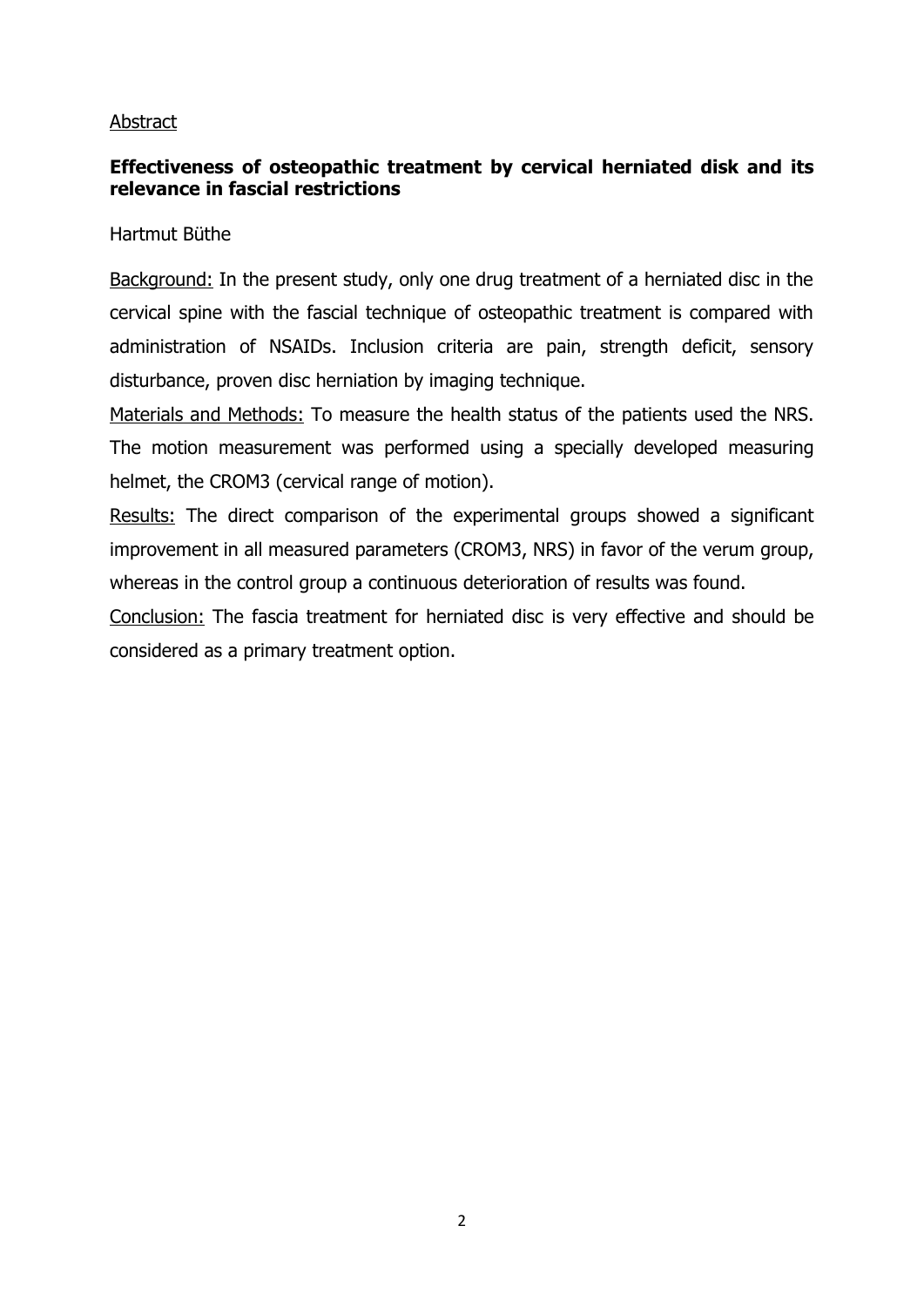# **Literatur**

Audette, I., Dumas, J.P., Côté J.N., De Serres, S.J., (2010) [Validity and between-day](http://www.mt-dok.de/mt-dok/content1.cfm?contentid=1004&showonly=ja&nID=1866&pubmed=20436238&autor=AudetteI,DumasJP,C%C3%B4t%C3%A9JN,De%20SerresSJ,)  [reliability of the cervical range of motion \(CROM\) device.](http://www.mt-dok.de/mt-dok/content1.cfm?contentid=1004&showonly=ja&nID=1866&pubmed=20436238&autor=AudetteI,DumasJP,C%C3%B4t%C3%A9JN,De%20SerresSJ,) Studie, Journal Orthopedic and Sports Physical Therapy 40(5), 318-23

Braun, B., Schiffman, E.L., (1991) [The validity and predictive value of four](http://www.mt-dok.de/mt-dok/content1.cfm?contentid=1004&showonly=ja&nID=1591&pubmed=1814965&autor=BraunB,SchiffmanEL,)  assessment instruments [for evaluation of the cervical and stomatognathic systems.](http://www.mt-dok.de/mt-dok/content1.cfm?contentid=1004&showonly=ja&nID=1591&pubmed=1814965&autor=BraunB,SchiffmanEL,) Studie, Journal Craniomandibular Disorders. 5(4), 239-44

Capuano-Pucci, D., Rheault, W., Aukai, J., Bracke, M., Day, R., Pastrick, M., (1991) [Intratester and intertester reliability of the cervical range of motion device.](http://www.mt-dok.de/mt-dok/content1.cfm?contentid=1004&showonly=ja&nID=187&pubmed=2009054&autor=Capuano-PucciD,RheaultW,AukaiJ,BrackeM,DayR,PastrickM,) Studie, Archives of Physical Medicine and Rehabilitation 72(5), 338-40

Edmondston SJ, Henne SE, Loh W, Ostvold E, (2005) [Influence of cranio-cervical](http://www.mt-dok.de/mt-dok/content1.cfm?contentid=1004&showonly=ja&nID=751&pubmed=15681268&autor=EdmondstonSJ,HenneSE,LohW,OstvoldE,)  [posture on three-dimensional motion of the cervical spine.](http://www.mt-dok.de/mt-dok/content1.cfm?contentid=1004&showonly=ja&nID=751&pubmed=15681268&autor=EdmondstonSJ,HenneSE,LohW,OstvoldE,) Studie, Journal Manuel Therapy 10(1), 44-51

Fletcher, J.P., Bandy, W.D., (2008) [Intrarater reliability of CROM measurement of](http://www.mt-dok.de/mt-dok/content1.cfm?contentid=1004&showonly=ja&nID=1875&pubmed=18827326&autor=FletcherJP,BandyWD,)  [cervical spine active range of motion in persons with and without neck pain.](http://www.mt-dok.de/mt-dok/content1.cfm?contentid=1004&showonly=ja&nID=1875&pubmed=18827326&autor=FletcherJP,BandyWD,) Studie, Journal Orthopedics and Sports Physcal Therapy 38 (10), 640-5

Florêncio, L.L., Pereira, P.A., Silva, E.R., Pegoretti, K.S., Gonçalves, M.C., Bevilaqua-Grossi, D. ( 2010) [Agreement and reliability of two non-invasive methods for](http://www.mt-dok.de/mt-dok/content1.cfm?contentid=1004&showonly=ja&nID=1873&pubmed=20464161&autor=Flor%C3%AAncioLL,PereiraPA,SilvaER,PegorettiKS,Gon%C3%A7alvesMC,Bevilaqua-GrossiD,)  [assessing cervical range of motion among young adults.](http://www.mt-dok.de/mt-dok/content1.cfm?contentid=1004&showonly=ja&nID=1873&pubmed=20464161&autor=Flor%C3%AAncioLL,PereiraPA,SilvaER,PegorettiKS,Gon%C3%A7alvesMC,Bevilaqua-GrossiD,) Studie, Revista Brasileira de Fisioterapia 14(2), 175-81

Haynes, M.J., Edmondston, S. ( 2002) [Accuracy and reliability of a new, protractor](http://www.mt-dok.de/mt-dok/content1.cfm?contentid=1004&showonly=ja&nID=750&pubmed=12466776&autor=HaynesMJ,EdmondstonS,)[based neck goniometer.](http://www.mt-dok.de/mt-dok/content1.cfm?contentid=1004&showonly=ja&nID=750&pubmed=12466776&autor=HaynesMJ,EdmondstonS,) Studie, Journal Manipulative Physiological Therapeutics. 25(9), 579-86

Hole, D.E., Cook, J.M., Bolton, J.E. (1995) [Reliability and concurrent validity of two](http://www.mt-dok.de/mt-dok/content1.cfm?contentid=1004&showonly=ja&nID=1870&pubmed=11327793&autor=HoleDE,CookJM,BoltonJE,)  [instruments for measuring cervical range of motion: effects of age and gender.](http://www.mt-dok.de/mt-dok/content1.cfm?contentid=1004&showonly=ja&nID=1870&pubmed=11327793&autor=HoleDE,CookJM,BoltonJE,) Studie, Journal Manual Therapy 1(1), 36-42

Jensen, M.C., Brant-Zawadzki, M.N., Obuchowski, N., Modic, M.T., Malkasian, D., Ross, J.R. (1994) Magnetic Resonance Imaging of the Lumbar Spine in People without Back Pain. The New England Journal of Medicine 331(2), 69-73

Kwak, S., Niederklein, R., Tarcha, R., Hughes, C. (2005) [Relationship between active](http://www.mt-dok.de/mt-dok/content1.cfm?contentid=1004&showonly=ja&nID=1593&pubmed=16236229&autor=KwakS,NiederkleinR,TarchaR,HughesC,)  [cervical range of motion and perceived neck disability in community dwelling elderly](http://www.mt-dok.de/mt-dok/content1.cfm?contentid=1004&showonly=ja&nID=1593&pubmed=16236229&autor=KwakS,NiederkleinR,TarchaR,HughesC,)  [individuals.](http://www.mt-dok.de/mt-dok/content1.cfm?contentid=1004&showonly=ja&nID=1593&pubmed=16236229&autor=KwakS,NiederkleinR,TarchaR,HughesC,) Studie, Journal Geriatric Physical Therapy, 28(2), 54-6

Williams, M.A., McCarthy, C.J., Chorti, A., Cooke, M.W., Gates, S. (2010) [A](http://www.mt-dok.de/mt-dok/content1.cfm?contentid=1004&showonly=ja&nID=1867&pubmed=20170780&autor=WilliamsMA,McCarthyCJ,ChortiA,CookeMW,GatesS,)  [systematic review of reliability and validity studies of methods for measuring active](http://www.mt-dok.de/mt-dok/content1.cfm?contentid=1004&showonly=ja&nID=1867&pubmed=20170780&autor=WilliamsMA,McCarthyCJ,ChortiA,CookeMW,GatesS,)  [and passive cervical range of motion.](http://www.mt-dok.de/mt-dok/content1.cfm?contentid=1004&showonly=ja&nID=1867&pubmed=20170780&autor=WilliamsMA,McCarthyCJ,ChortiA,CookeMW,GatesS,) Studie, Journal Manipulative Physiological Therapy 33(2), 138-55